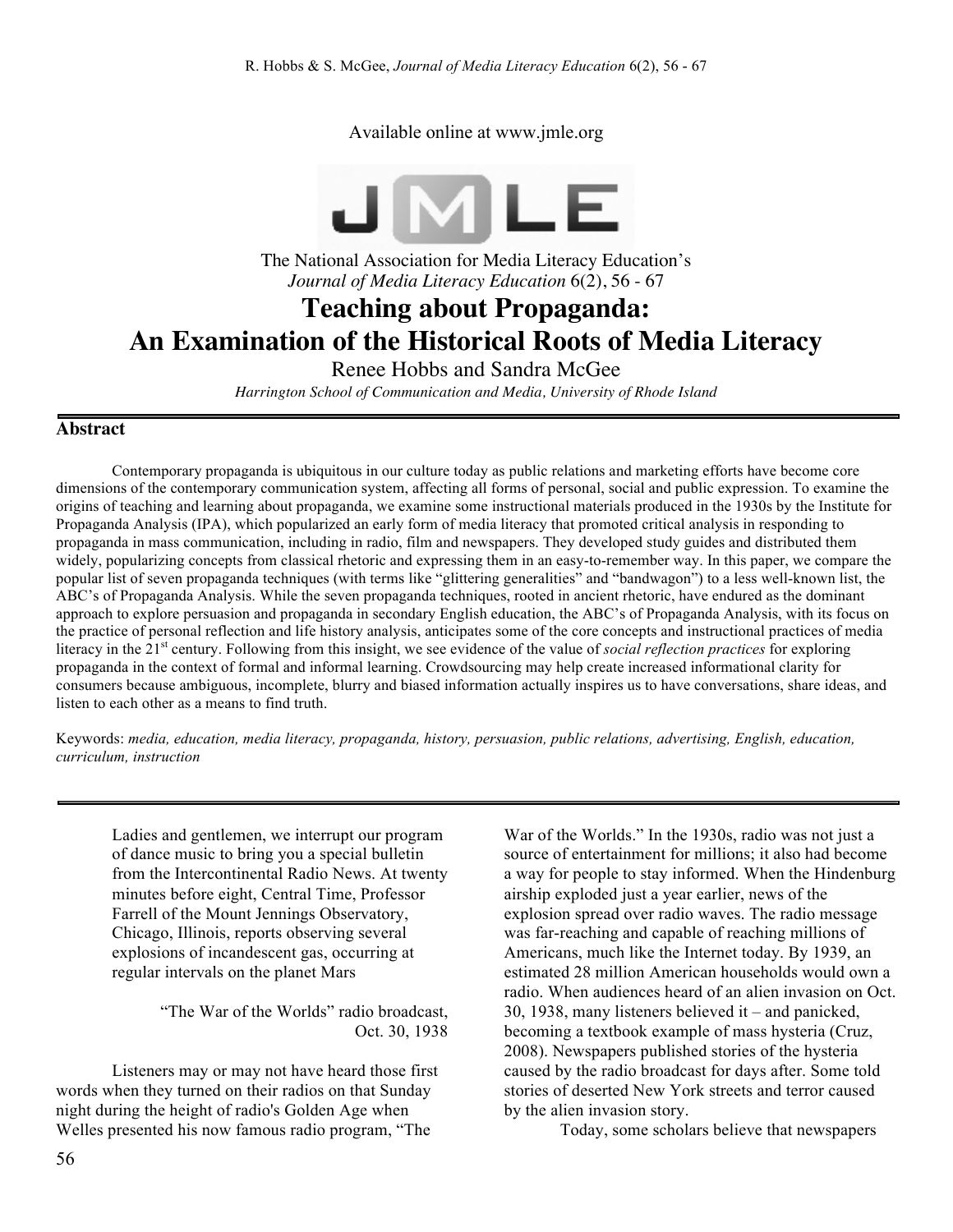greatly sensationalized the panic to discredit radio broadcasts (Pooley & Socolow, 2013). Whether or not Welles' radio broadcast about an alien invasion caused mass panic, the fictional radio story taught those in education a powerful lesson. The broadcast raised questions about the American public lacking "general habits of analysis, attitudes of skepticism, and many similar qualities" (Cummings, 1939, p. 394). The possibility of believing an alien invasion – even one fabricated in newspapers – showed a need to teach people how to recognize the difference between fiction and nonfiction, and to analyze and evaluate 'truth' in media messages. By the 75th anniversary of Welles' broadcast, hoaxes more plausible than an alien invasion appear rampant across the current mass media form - the Internet.

The Internet has become a key medium for disseminating propaganda in all forms and flavors and, like radio, it routinely conflates entertainment, information and persuasion. Rampant Internetadvertising scams proliferated during the 2000s (Clark, 2013) and in 2013, CNN named it "The Year of the Online Hoax," describing some of the many ways that Internet users were fooled by news hoaxes, including the story of Diane, the rude airplane passenger in 7A; a homophobic comment written to a waitress; and even the death of famous celebrities (Gross, 2013). However, none of these hoaxes caused as much panic as TV show host Jimmy Kimmel's "girl on fire" video. The YouTube video depicts a young woman dancing or 'twerking,' and later falling onto a glass table covered in lit candles; therefore, catching on fire. The video had attracted more than 15 million views as of Jan. 16, 2014 and was shown on mainstream media, including MSNBC, Fox News and The View TV show. Kimmel later revealed the video to be a hoax, saying to the stuntwoman who appeared in the video, "Thank-you for helping us deceive the world" (Lombardi, 2013). This statement is both chilling and disturbing; Kimmel thanks a woman for complying in a joke about someone being physically harmed.

The pleasure and power associated with the ability to 'deceive the world' is ever more evident as easy access to the tools of communication enable everyone to be a propagandist, manipulating messages and meanings for fun and profit. But today, some may consider the study of propaganda to be a little oldfashioned, with its focus on avoiding the risks and harms of being duped or misled by persuaders who may appear to be friends, entertainers or even experts. Jenkins and colleagues (2006) prefer an approach to media literacy education that positions people as actively engaged in

interpretation and empowered to create meaning, with a focus on participation, play and performance, not critical analysis and skepticism. But we maintain that the need for people to develop sense of 'crap detection' is ever more essential as a result of the rise of Internet culture; as Rheinhold (2009, para. 2) explains, "Unless a great many people learn the basics of online crap detection and begin applying their critical faculties en masse and very soon, I fear for the future of the Internet as a useful source of credible news, medical advice, financial information, educational resources, scholarly and scientific research."

One early form of 'crap detection' occurred in the first half of the  $20<sup>th</sup>$  century when a combination of journalists, educators and business leaders worked to raise awareness about the role of propaganda in contemporary culture. In this paper, we look at the practice of teaching about propaganda and consider the legacy of Edward Filene and Clyde Miller, two people who were instrumental to the creation of the Institute for Propaganda Analysis (IPA), an independent organization that included journalists, college faculty and secondary teachers that functioned as a proto-media literacy group of its time. After examining the rise of propaganda as culture, we offer a brief look at the origins of this organization. Then, we compare the IPA's more popular list of seven propaganda techniques (with clever terms like "glittering generalities" and "bandwagon") to the less well-known list, the ABC's of Propaganda Analysis, which emphasizes the importance of personal reflection and examination of how one's family and cultural values shape message interpretation. While the seven propaganda techniques, rooted in ancient rhetoric, have endured as the dominant approach to explore persuasion and propaganda in secondary English education, the ABC's of Propaganda Analysis, with its focus on the practice of personal reflection and life history analysis, anticipates some of the core concepts and instructional practices of media literacy in the  $21<sup>st</sup>$  century.

#### **Propaganda as Culture**

Propaganda involves the intentional sharing of facts, opinions, and ideas designed to change behavior or motivate action. Although we generally think of propaganda as a historical term, scholars from both the social sciences and the humanities acknowledge it is simultaneously a philosophical, psychological, rhetorical and sociological concept (Cunningham, 2002). Some definitions of propaganda focus on the concept of intentionality and motive on the part of the author, impact on the receiver's actions and behaviors as well as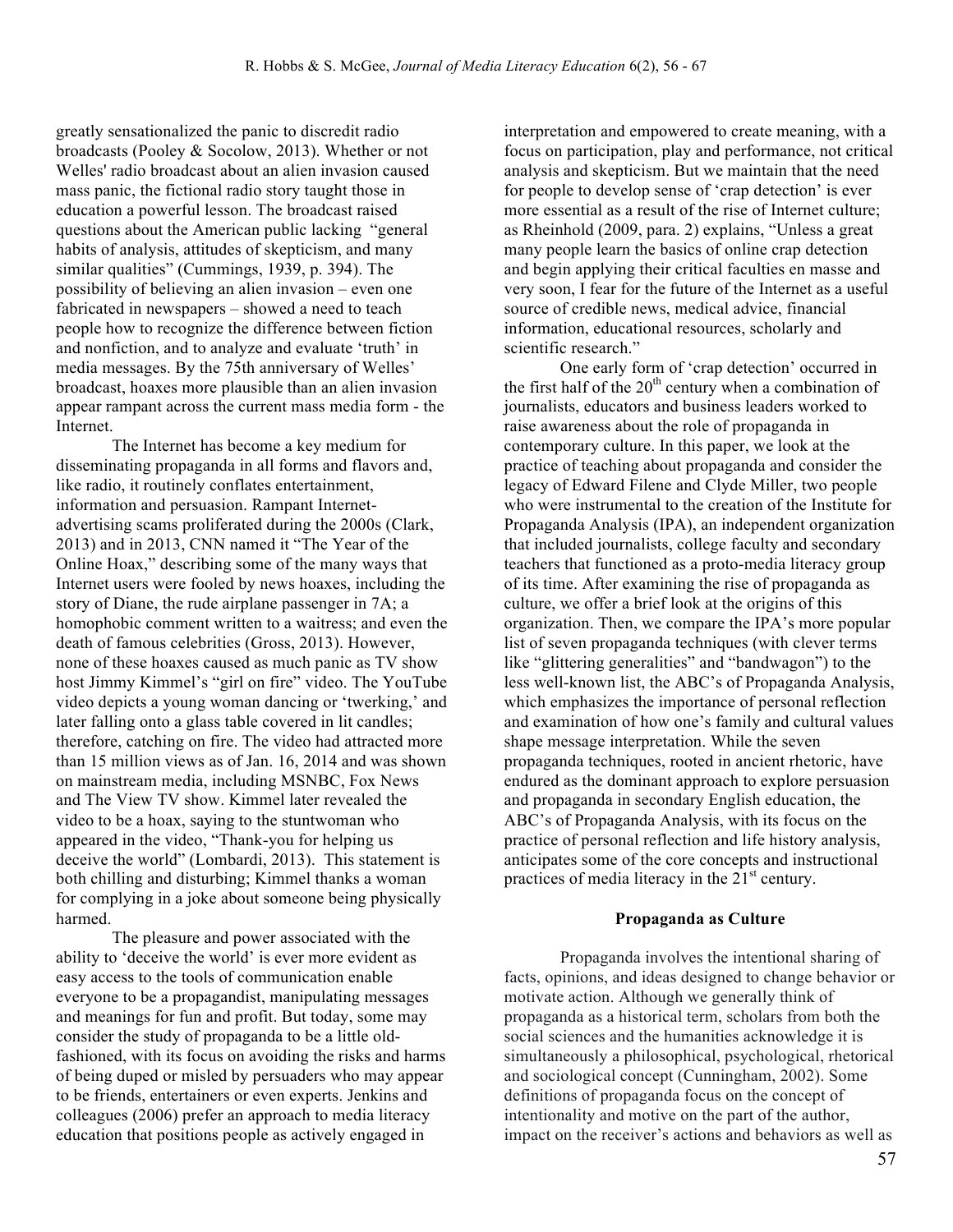receiver's level of free will in accepting or rejecting the message (Cunningham, 2002). During the Great War at the beginning of the  $20<sup>th</sup>$  century, the governments of Germany, Britain and the United States began the systematic use of the power of public communication to shape public opinion through propaganda. In 1917, President Woodrow Wilson needed to motivate American support for the war, so he established the Committee on Public Information (CPI). Under the directorship of George Creel and with a nearly \$10 million budget, the CPI became the nation's first "propaganda ministry." The CPI drafted news stories for media and monitored media, using newspapers, films and influential community leaders, known as the "Four-Minute Men," a group of 75,000 public speakers who delivered war updates at theaters and other public gatherings throughout the country. The CPI also delivered their governmental policy objectives in schools through the distribution of curricular materials, which included more than 75 million pieces of literature in a two-year span (Glander, 2000).

Edward Bernays, often called the father of public relations, was among the earliest to define propaganda as "a consistent, enduring effort to create or shape events to influence the relations of a public to an enterprise, idea, or group" (1923, p. 25).

While many scholars distinguish between public relations, advertising and propaganda, Bernays treated public relations and propaganda as equivalent, noting that propaganda may be either beneficial or harmful to the public, depending on the context and point of view of the interpreter.  $\frac{1}{1}$  It may help individuals decide what to think about or alter their opinions in ways that could be beneficial to them both as individuals and to society's functioning as a whole. In Crystallizing Public Opinion (1923), Bernays acknowledged the relationship between propaganda and education, explaining, "the only difference between propaganda and education, really, is the point of view. The advocacy of what we believe in is education. The advocacy of what we don't believe is propaganda" (p. 212).

This perspective on propaganda was challenged by those who emphasized the negative connotation of the term and suspected that propaganda could be hindering democracy. Could the appeal of propaganda lead people to be swayed to hold opinions that would

work against their actual self-interest? Was true selfgovernance even possible in light of the public's partial, selective and incomplete understanding of public events as Walter Lippmann (1921) had suggested? The British and U.S. propaganda used during the Great War was a direct source of inspiration to Adolf Hitler and Joseph Goebbels, who were able to make skillful use of propaganda, first, as a political tool to promote a new leader in an emerging, democratic Germany; then as a means to emotionally engage, inspire and unify the German people during wartime; and finally as a weapon to silence dissent, define and marginalize enemies, and cause an unimaginable and unprecedented scale of destruction against Jews and others during the Holocaust (U.S. Memorial Holocaust Museum, 2009).

The term propaganda itself had such negative valance in the minds of many that during the 1920s the term 'public relations' was used as a substitute. But whatever the label used, propaganda was inescapable in 1930s America, from radio advertising to progovernment or anti-fascist messages in entertainment films, to newspaper columnists, political figures, religious leaders and celebrities including Father Charles Coughlin, Senator Huey Long and Charles Lindbergh. Lasswell's landmark content analysis of wartime propaganda techniques, published in 1938, revealed the effectiveness of mobilizing constituencies or sub-groups to disseminate opinions and ideas on behalf of a propaganda effort in order to create a variety of concurring messages from multiple sources, creating an illusion of diverse perspectives. At Columbia University, sociologist Robert S. Lynd joined discussions with the Rockefeller Foundation Group on Mass Communication Research along with George Gallup, a leader of public opinion polling, Frank Stanton, future president of CBS, and Paul Lazersfeld, a social scientist who became a leader in communication research. They all recognized the need for research in communication to address the nature of mass communication, the rise of public relations and advertising, and its impact on the political process (Glander, 2000).

During this time period, American public education was in a state of crisis brought on, in part, by rapid changes in cultural norms and values and declining school budgets as a result of The Great Depression. Although the early  $20<sup>th</sup>$  century was replete with ambitious experiments to modernize the curriculum to address the needs of the increasingly diverse population, by 1932, school budgets had been slashed. Educators were concerned about the loss of health education, music, art and home economics and school libraries, worried that the back-to-basics movement was negatively impacting children and young people.

 $1$  The first author had the opportunity to meet Edward Bernays in 1986 at the home of Professor Frank Genovese, a labor economist who taught at Babson College in Wellesley, Massachusetts. Bernays, then in his 80s, maintained his belief in the positive value of propaganda and acknowledged the value of educational efforts to analyze and evaluate propaganda's design, implementation and effectiveness.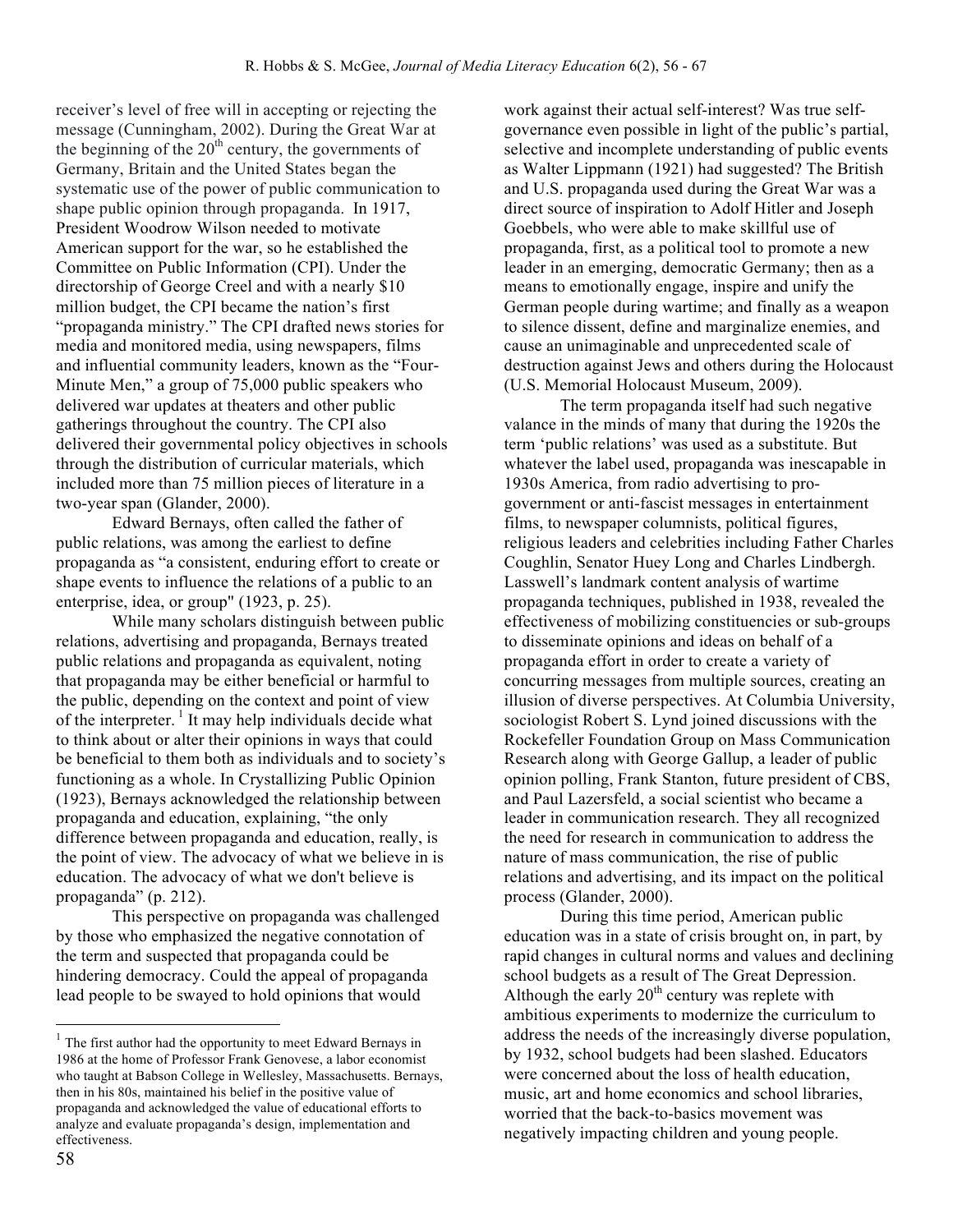| Name                       | <b>Definition</b>                                                                                                                                                                             | <b>Example</b>                                                                                                                                 |
|----------------------------|-----------------------------------------------------------------------------------------------------------------------------------------------------------------------------------------------|------------------------------------------------------------------------------------------------------------------------------------------------|
| 1. Name Calling            | Trick to make us accept a conclusion<br>without full consideration of essential<br>facts in the case.                                                                                         | Father Coughlin calls President<br>Franklin D. Roosevelt "a liar."                                                                             |
| 2. Band Wagon              | A trick used to seize our emotions, to<br>make us follow the political Pied<br>Pipers and bring others along with us.                                                                         | Everybody's doing it.                                                                                                                          |
| 3. Glittering Generalities | An attempt to sway emotions through<br>the use of shining ideals or virtues,<br>such as freedom, justice, truth,<br>education, democracy in a large,<br>general way.                          | "What America needs," says<br>Roosevelt, "is economic security for<br>all."                                                                    |
| 4. Flag Waving             | A trick in which the propagandist<br>holds up a symbol, such a flag, that<br>we recognized and respect.                                                                                       | Roosevelt made a symbol of the horse<br>and buggy when he spoke of an anti-<br>New Deal Supreme Court decision.                                |
| 5. "Plain Folks"           | A trick in which the propagandist<br>demonstrates they are like the rest of<br>us or just plain folk.                                                                                         | It is proverbial that political<br>candidates always kiss babies.                                                                              |
| 6. Testimonial             | Best represented by the straw vote,<br>this trick involves getting not only<br>good, plain, solid citizens, but also<br>social and business leaders to endorse<br>the party or the candidate. | If large numbers of individuals can be<br>seen voting for Roosevelt or for<br>Landon, it is likely to cause many<br>additional votes for them. |
| 7. Stacking the Cards      | A trick in which the propagandist<br>intentionally or unintentionally stacks<br>the cards against the facts.                                                                                  | In 1936, with unemployment still the<br>serious issue in America, the<br>Republican propagandists blames the<br>Democrats for not ending it.   |

| Table 1: Seven Propaganda Devices |  |
|-----------------------------------|--|
|-----------------------------------|--|

SOURCE: Clyde Miller & Violet Edwards (1936, October). The intelligent teacher's guide through campaign propaganda. The Clearing House, 11(2), 69-77.

High school teachers were also gaining more awareness of the power of radio broadcasting in the lives of young people, as it was then a rising new technology that was free to all. While recognizing radio as a key source of the dreams, ideals and inclinations of adolescents, educators also experimented with educating with and about radio (Tyler, 1939) and debated the role of advertising in reshaping cultural values towards sensationalism (DeWitt, 1934). Despite or perhaps as a result of The Great Depression, it was important, it

seemed then, for education to be more directly relevant to the real-world experience of growing up in "new times."

# **Fighting Propaganda with Education**

Education is a powerful antidote to propaganda. During the 1930s, while university scholars were studying the influence of radio on listeners and documenting the rise of propaganda through research activities, a group of journalists, college faculty and high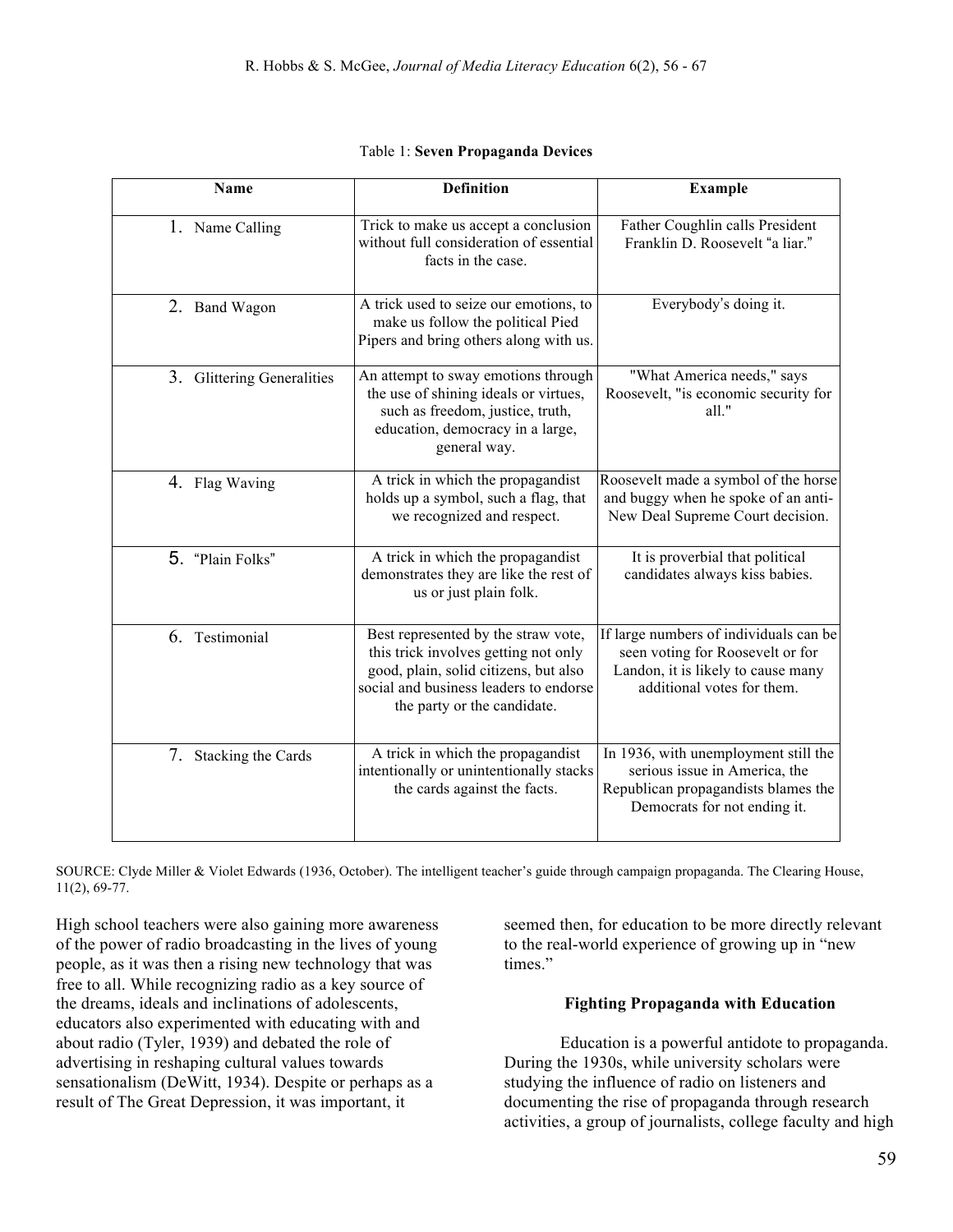school teachers, working with business and civic leaders, were involved in designing and delivering resources to help educators introduce propaganda analysis into the classroom. By the time of Welles' broadcast in 1938, a team had already been working for more than a year to develop curricular resources for teaching the process of analyzing propaganda in the classroom. Founded in 1937 in New York City, NY, the Institute for Propaganda Analysis (IPA) helped the public detect, recognize and analyze propaganda. Among the most enduring works of this organization is the list of propaganda techniques, borrowed from classical rhetoric, that are designed to help people recognize and resist propaganda. Table 1 shows the list of propaganda devices from a 1936 publication.

It's important to note that the list of rhetorical devices is explicitly presented as knowledge needed to avoid being victimized by a presumably powerful and manipulative persuader. IPA documents describe these seven propaganda devices as of "folk origin," but "tremendously powerful weapons for the swaying of popular opinions and actions." It is argued that awareness of these devices "keeps us from having our thought processes blocked by a trick," keeping people from being fooled or manipulated (Miller & Edwards, 1936, p. 24). The repeated use of the word 'trick' in the formulation of the seven propaganda devices suggests that the rhetorical tools themselves are somehow inherently immoral or unethical practices of communication. Given the rise of Fascism, this approach is not surprising but it does seem inconsistent with earlier articulations of propaganda as potentially either "good" or "bad" depending on the motives of the communicator.

# **Philanthropic Support for Propaganda Education**

The 1930s' propaganda education received an enormous boost from philanthropists with interests in civic education. In understanding the work of the Institute for Propaganda Analysis and their still-famous list of propaganda techniques, it's important to acknowledge the role of Edward Filene (1860-1937), the business leader and philanthropist who owned Filene's department store in Boston. In 1937, Filene worked with journalist and educator Clyde Miller to financially establish the Institute for Propaganda Analysis (IPA) for the sole purpose of creating teaching methods and curricular material for combatting propaganda. Defining propaganda in broad terms, they included all forms of persuasion designed to change attitudes or behaviors (Glander, 2000). Filene spent more than \$1 million to

support the Institute for Propaganda Analysis in creating and distributing educational materials helping teachers engage students in critically analyzing propaganda.<sup>2</sup>

Filene's motivations for investing in propaganda education may have been personal. Filene's father, originally named Wilhelm Katz, emigrated from Prussia in the late 1840s along with other Jewish immigrants. Many Jewish families had fled Europe in the late 1800s due to persecution and abuse. According to a story told by Edward Bernays, who once worked for Edward Filene, Katz intended to change his name to "Feline," but a misspelling at the Boston customs' office resulted in the name being recorded as "Filene." In 1908, Edward Filene became president of his father's business, which was then called Filene's Sons Co. Filene was innovative as a Jewish social reformer and capitalist. He helped form one of the earliest employee unions in America; helped pass the Workmen's Compensation Law; and favored a "buying wage" for workers instead of a "living wage." He is also credited with launching the credit union movement in the United States (Stillman, 2004).

Clyde Miller, who oversaw the IPA's editorial operations and helped published the first five Propaganda Analysis issues, was a progressive journalist who had worked on a commission formed by the American Association of School Administrators to study the relation of education to public welfare. He was also a faculty member at the Columbia University Teachers College where he had taught a course entitled, "Public Opinion and Education" and served as a publicist for the university (Teachers College, Columbia University, n.d., para. 1).

To help teachers, the IPA developed short informational articles in a magazine format with titles including "How to Detect Propaganda," "How to Analyze Newspapers" and "The Public Relations Counsel and Propaganda," just to name a few (Glander, 2000, p. 23). With generous financial backing from Filene, these publications were mailed to thousands of high schools, colleges and public libraries throughout the United States.

 <sup>2</sup> Exactly how Filene and Miller became associated with each other remains unclear. Miller, once a reporter for the Cleveland Plain Dealer, was mocked by his colleagues in the press for attracting such an important financial backer. On The Miami Daily News' editorial page for April 4, 1938, in an opinion section entitled "New York Day By Day," columnist Charles B. Driscoll mocks Miller as a "short, stooped, middle-age man with a sardonic smile that's graven in his features." Driscoll continues, "Jokingly, he (Miller) talked about defeating propaganda by analyzing it, and wrote a spoofing piece about it. Edward A. Filene, late Boston merchant, took him seriously and supported the Propaganda Analysis institute, which is now one of Miller's serious activities."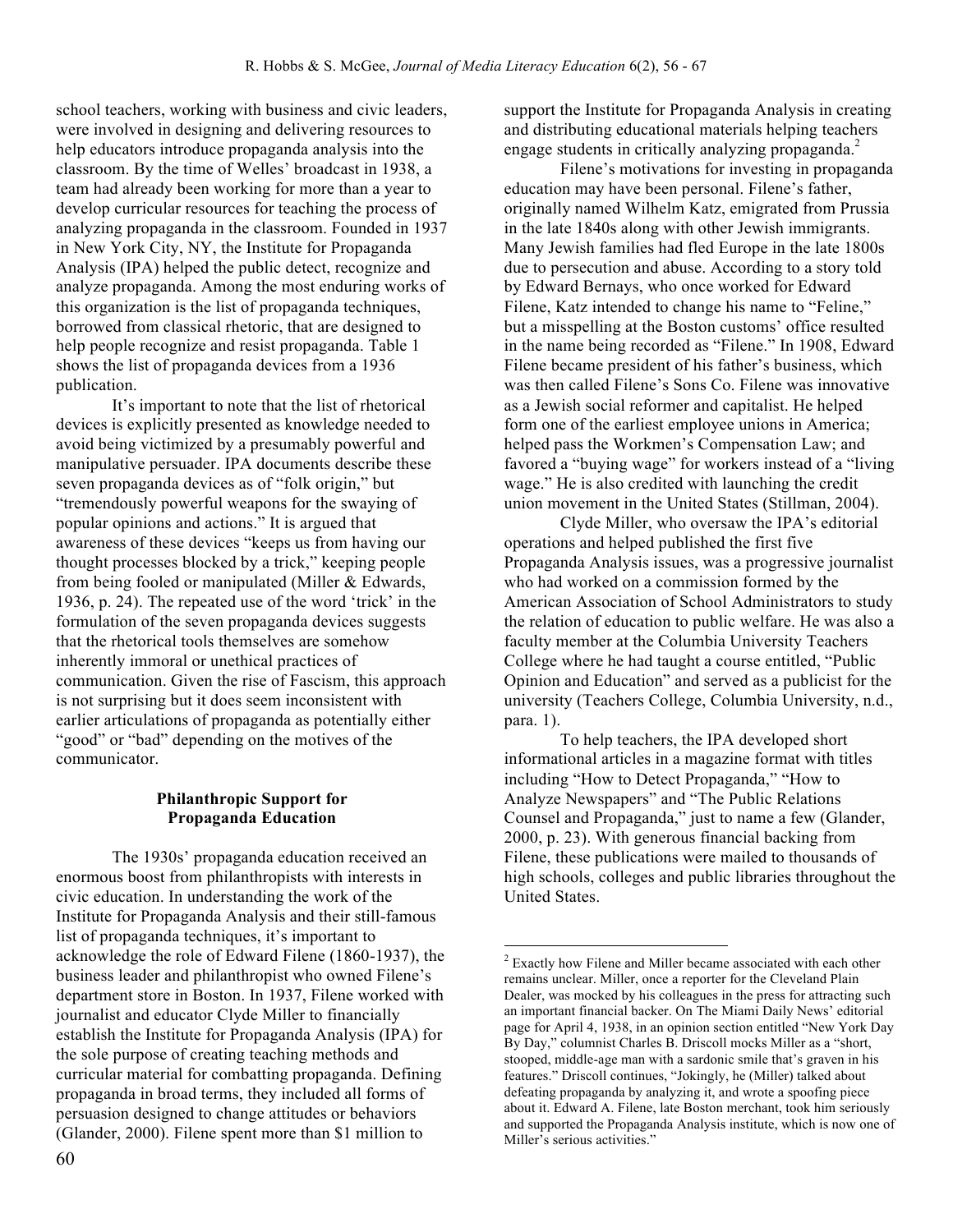#### **Teaching about Propaganda**

During the first half of the  $20<sup>th</sup>$  century, many educators has strong feelings about the importance of teaching critical thinking skills as a way to respond to the barrage of information and entertainment available. In 1939, teacher Helen I. Davis, a high school English teacher at De Witt Clinton High School in New York City, undertook an experiment using the IPA study guides, which included the list of seven propaganda devices. Davis encouraged her students to analyze newspaper content, as well as editorial letters. Davis wrote about her efforts as a member of the IPA's Study Program Committee, believed it to be "exciting days" and challenging to teach "changing pupils in a changing world" (Davis, 1939, p.26). The IPA's curriculum material made Davis' role as an English teacher more efficient, as she explains:

> The need to vitalize the teaching of composition, especially exposition; the need to stimulate our students to read decent magazines and newspapers; the responsibility of the teacher of English to bring his students closer to the life and problems of our difficult and confusing 1938 world - these demands upon my knowledge and courage were satisfyingly met with peculiar efficacy by the institute studies. (p. 27).

One of the assignments asked students to analyze a student-written letter in Scholastic magazine entitled "In Defense of Hitler," published on May 28, 1938. Davis' class checked the letter for factual errors and prejudice claims. The students then responded to this pro-Nazi letter, voted on the best letters, and sent them to the Scholastic magazine. The letters had a powerful impact on the magazine editors, who eventually published their own analysis and crafted an editorial policy toward fascism (p. 29).

However, once the United States entered World War II, there was some critical backlash against teaching about propaganda and, in particular, the use of the seven propaganda devices. Some critics even found these teaching methods to be dangerous because they omitted an examination of the social context as a whole. For example, one educator claimed that "concentration on propaganda as verbal and psychological tricks and grammatical constructions, ignoring the study of the total context which permits their use, results in forgetting that Fascist methods are appropriate to a Fascist setting" (Garber, 1942, p. 244). Educators who taught about propaganda also discovered that the

framing of propaganda as a merely set of rhetorical "tricks" designed to "fool people" seemed to contribute to a significant increase in the level of student cynicism. Indeed, even the term 'tricks' is itself a manipulative phrase designed to diminish the value of expressive rhetorical techniques.

Then as now, educators worry that increasing critical thinking skills and increased transparency in a media culture may contribute to levels of cynicism and alienation. One educator noted, "The objection most frequently voiced by teachers who have used propaganda analysis in their classes is that the students tend to become cynical and 'smarty'" (Cummings, 1939, p. 398). Another educator critical of the IPA's curriculum wondered if the methods of teaching propaganda promote democracy or "simply promote an attitude of generalized cynicism, a feeling that you can't trust any newspaper, any radio commentator, any political speaker?" (Smith, 1941, p. 250).

Indeed, while in some schools, the analysis of propaganda was likely a powerful and even transformative learning experience for young people, in other classrooms, lessons may have consisted on listening to a teacher talk (either approvingly or disparagingly) about Father Coughlin or Senator Huey Long, two of the most famous political propagandists of their day. Other students may simply have been required to memorize a list of propaganda devices and write them out for a test. In responding to this criticism, Miller distinguished between merely resisting propaganda and understanding it. He didn't want teachers to simply urge students to respond negatively to propaganda – he wanted them to analyze it carefully. While noting that perhaps as many as two in 50 students may experience a temporary condition of "defeatism, fatalism or cynicism," the vast majority of students find that learning to understand propaganda strengthens their belief in democracy, deepening their appreciation for political, economic and social freedom (1941, p. 662). Today's students may find that sharing ideas through informal digital networks activates similar levels of optimism about the power of democratic action in addressing social, cultural, economic, environmental and political issues.

#### **Personal Reflection as Pedagogy**

Early media literacy educators who were fighting propaganda realized the power of storytelling and personal narrative. While education may be a powerful antidote to propaganda, it was not sufficient to merely understand the techniques of the propagandist.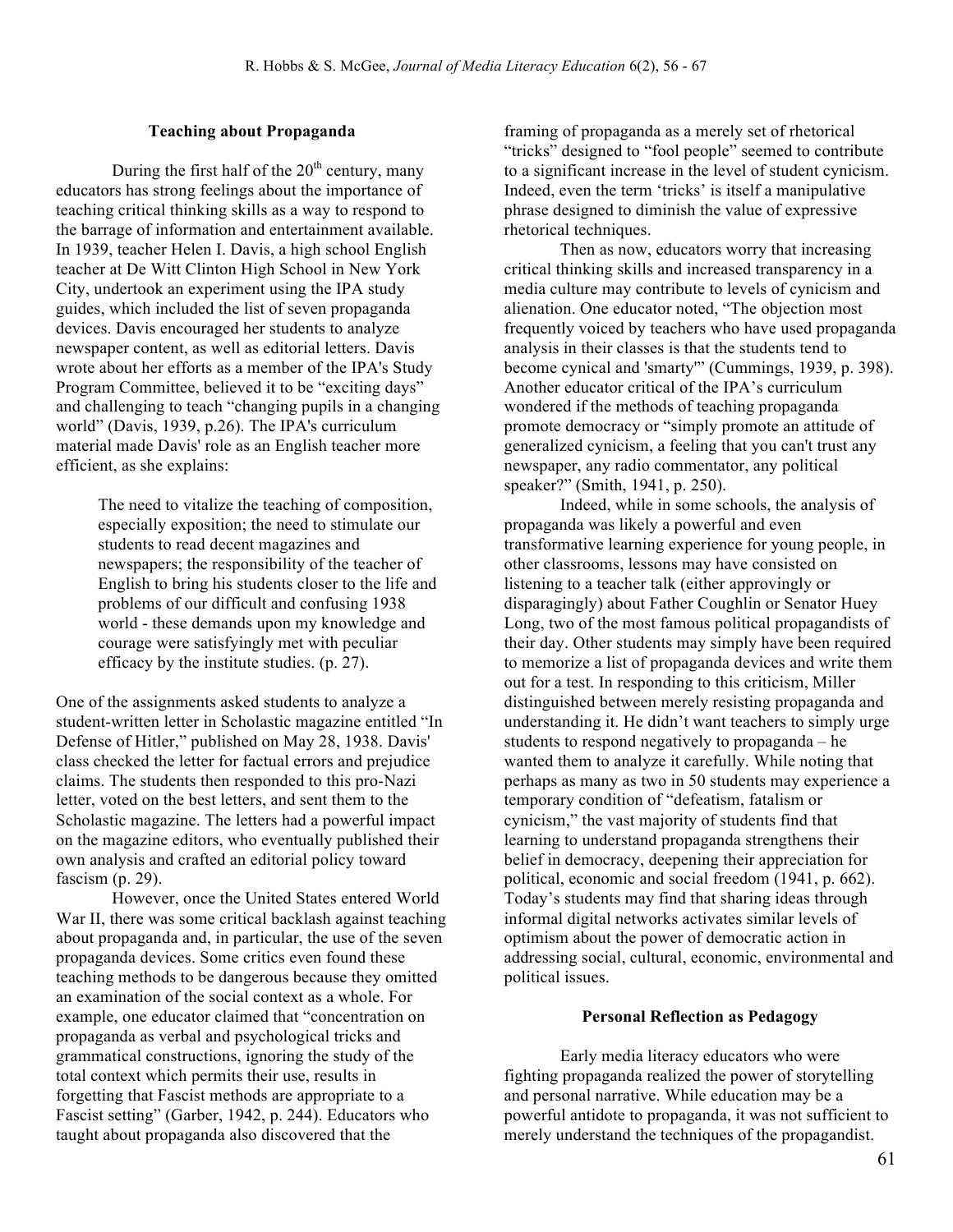Analyzing propaganda also requires personal reflection. A careful reading of the IPA materials reveals significantly more complexity beyond the list of seven rhetorical techniques. In an article published in Public Opinion Quarterly in 1941, Miller notes that "merely to detect propaganda and go no further may be worse than useless," emphasizing that the practice of reflecting on one's own biases and world view is an essential dimension of analyzing propaganda (p. 662).

One instructional practice suggested by the IPA includes the "life history technique," where students are asked what life values they hold now, how these differ from what they have held in the past, what influences in home, church or neighborhood, or economic status or political teaching have created the differences between what they believe now and what they have believed in the past (Miller, 1941). Princeton psychology professor Hadley Cantril, a distinguished scholar who served for a time as the head of the IPA, similarly pointed out that we must "understand our own biases, the forces in the environment that have given us our particular status and our particular opinions" (1938, p. 220). Although, it is perhaps inevitable that we will accept propaganda that suits our personal interests and reinforces our identity, the processes of selecting, filtering and assessing propaganda can be made more intentional and mindful through personal reflection.

Now, we will show how these less well-known instructional practices developed by the IPA actually anticipate key concepts and instructional methods of media literacy as practiced today. Table 2 shows the ABC's of Propaganda Analysis, which emphasizes the importance of examining contemporary (not just historical) examples of propaganda in the fields of business, health, education, work, religion and politics. We don't know who authored the ABC's of Propaganda Analysis, because the work has no byline, but given the nature of the IPA's work functioning, this document is likely to have had the active involvement and editorial oversight of Clyde Miller.

The ABC's recommend that after identifying conflict elements in propaganda, learners "behold your own reaction" and examine personal opinions while recognizing how they are shaped by "inheritance and environment." The ABC's point out the difficulty of really evaluating our own propagandas, noting that

"[o]nly drastic changes in our life conditions, with new and different experiences, associations, and influences, can offset or cancel out the effect of inheritance and long years of environment."

This nicely compares to the Core Principles of Media Literacy Education (NAMLE, 2007), which explain that media literacy teaches students "how they can arrive at informed choices that are most consistent with their own values" and how to "become aware of and reflect on the meaning that they make of media messages, including how the meaning they make relates to their own values."

The list of questions offered in the ABC's of Analyzing Propaganda also anticipates the practice of inquiry that is articulated in the Core Principles of Media Literacy Education, which emphasizes learning specific questions "that will allow them to gain a deeper or more sophisticated understanding of media messages." The questions, as shown in Table 2, primarily cluster around recognizing the author and purpose of the message, identifying the use of language techniques (words and symbols), and the relationship between the author's motives and the larger social and cultural context.

Indeed, the 1936 ABC's of Analyzing Propaganda anticipates all five of the key concepts of media literacy as articulate in NAMLE's Core Principles: (1) All media messages are constructed; (2) Each medium has different characteristics, strengths and a unique 'language'; (3) media messages are produced for particular purposes; (4) people use their individual skills, beliefs and experiences to construct their own meaning from media messages; and (5) media can influence the beliefs, attitudes, values and behaviors and the democratic process. Educators and activists in the 1930s viewed education as a means of civic engagement. But it's worth pointing out that this kind of "advice" about understanding propaganda was delivered with the kind of crisp, bold journalistic prose that stood in striking contrast to the more bland and scientific discourse of academic scholars like Harold Lasswell and others. This led us to wonder why the seven rhetorical devices became the dominant approach to teaching about propaganda while the ABC's of Propaganda Analysis faded into obscurity.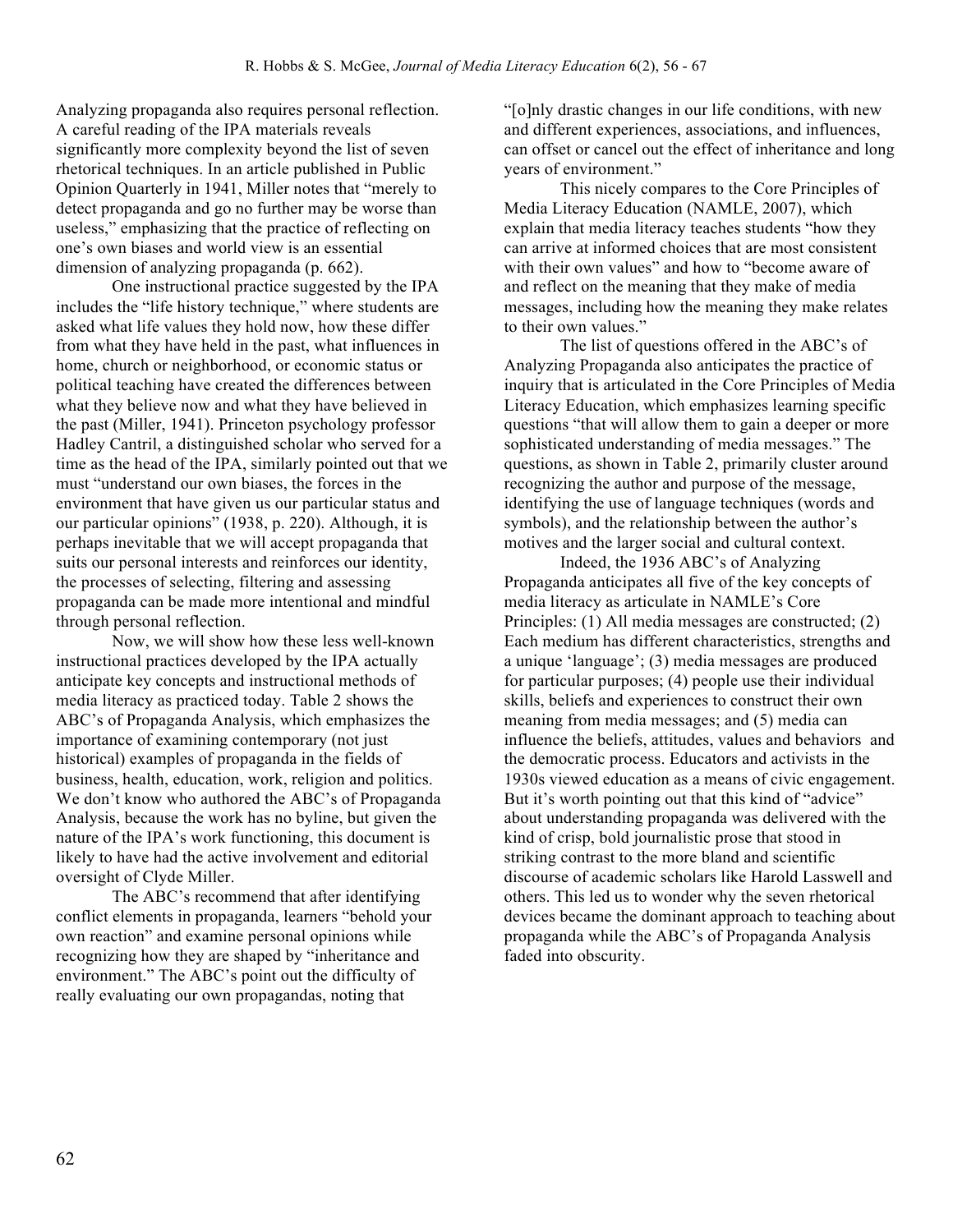#### Table 2: **The ABC**'**s of Propaganda Analysis**

**ASCERTAIN** the conflict element in the propaganda you are analyzing. All propaganda contains a conflict element in some form or other-either as cause, or as effect, or as both cause and effect.

**BEHOLD** your own reaction to this conflict element. It is always necessary to know and to take into consideration our own opinions with regard to a conflict situation about which we feel strongly, on which we are prone to take sides. This information permits us to become more objective in our analysis.

**CONCERN** yourself with today's propagandas associated with today's conflicts. These are the ones that affect directly our income, business, working conditions, health, education, and religious, political, and social responsibilities. It is all too easy to analyze some old example of propaganda, now having little relation to vital issues.

**DOUBT** that your opinions are "your very own." They usually aren't. Our opinions, even with respect to today's propagandas, have been largely determined for us by inheritance and environment. We are born white or black, Catholic, Protestant, Jewish, or 'pagan'; rich or poor; in the North or East, South or West; on a farm or in a city. Our beliefs and actions mirror the conditioning influences of home and neighborhood, church and school, vocation and political party, friends and associates. We resemble others with similar inheritance and environment and are bound to them by ties of common experience. We tend to respond favorably to their opinions and propagandas because they are "our kind of people." We tend to distrust the opinions of those who differ from us in inheritance and environment. Only drastic changes in our life conditions, with new and different experiences, associations, and influences, can offset or cancel out the effect of inheritance and long years of environment.

**EVALUATE,** therefore, with the greatest care, your own propagandas. We must learn clearly why we act and believe as we do with respect to various conflicts and issues-political, economic, social, and religious. Do we believe and act as we do because our fathers were strong Republicans or lifelong Democrats, because our fathers were members of labor unions or were employers who fought labor unions; because we are Methodists, Seventh Day Adventists, Catholics, or Jews? This is very important.

**FIND THE FACTS** before you come to any conclusion. There is usually plenty of time to form a conclusion and believe in it later on. Once we learn how to recognize propaganda, we can most effectively deal with it by suspending our judgment until we have time to learn the facts and the logic or trickery involved in the propaganda in question. We must ask:

Who is this propagandist?

How is he trying to influence our thoughts and actions?

For what purpose does he use the common propaganda devices?

Do we like his purposes?

How does he use words and symbols?

What are the exact meanings of his words and symbols?

What does the propagandist try to make these words and symbols appear to mean?

What are the basic interests of this propagandist?

Do his interests coincide with the interests of most citizens, of our society as we see it?

**GUARD** always, finally, against omnibus words. They are the words that make us the easy dupes of propagandists. Omnibus or carryall words are words that are extraordinarily difficult to define. They carry all sorts of meanings to the various sorts of men. Therefore, the best test for the truth or falsity of propaganda lies in specific and concrete definitions of the words and symbols used by the propagandist. Moreover, sharp definition is the best antidote against words and symbols that carry a high charge of emotion.

SOURCE: Alfred McClung Lee & Elizabeth Briant Lee (1939). *The Fine Art Of Propaganda; A Study of Father Coughlin's Speeches*. The Institute for Propaganda Analysis. Harcourt, Brace and Company, New York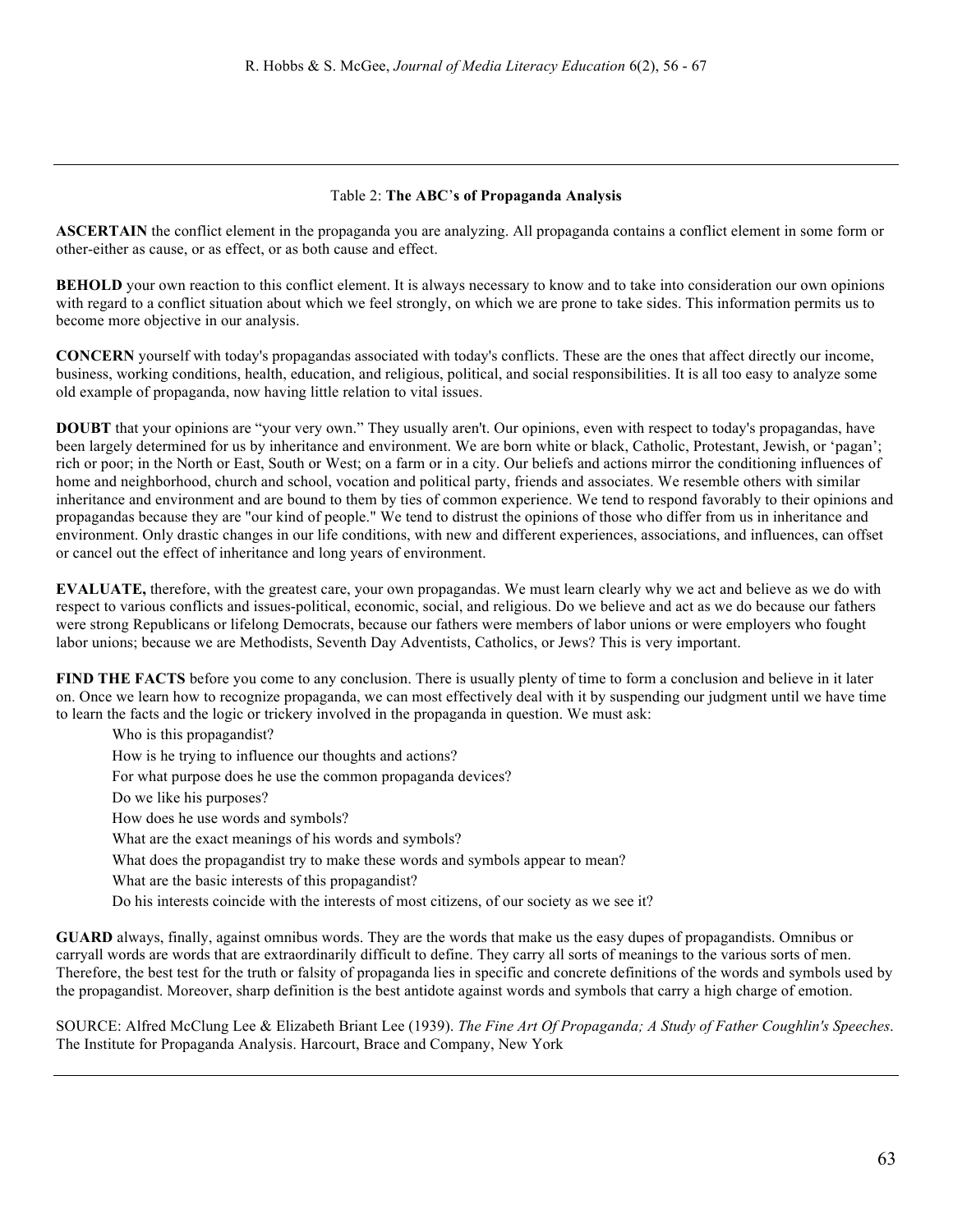We also wonder why the IPA did not survive as a nonprofit organization, think tank or even within the context of higher education. Such questions, while important, are beyond the limited scope of this paper. Future research should examine the institutional history of the IPA as an organization and trace the articulation of propaganda analysis curricula through English education textbooks and curriculum materials immediately after World War II and into the second half of the  $20<sup>th</sup>$  century. We can only speculate that the ABC's of Propaganda Analysis, with its explicit invitation urging students to critically analyze the immediate family and extended kinship clan as a source of propaganda, may have been controversial to local religious and political leaders. It's also possible that the strident and simplistic tone of the seven propaganda devices, presented as 'tricks,' fitted well with the ideological values of American teachers immediately after World War II, as characterized by Barzun's (1945, p. 19) description of American public education with its "various forms of deceit" including social promotion and minimum competency tests.

Why did the ABC's get forgotten while the list of propaganda techniques had staying power? It's possible that the ABC's of Propaganda Analysis was controversial because it made no effort to hide or mask its explicitly anti-racist perspective at a time when racial attitudes were still highly polarized. In 1942, Miller wrote that in order to combat the unscientific theories of racism "which Hitler and Goebbels have utilized so effectively to create mass hatreds," propaganda analysis was essential. Miller proudly claimed that:

No student, once he has gone through the recommended educational program of the Institute, is likely to succumb to propaganda causing him to hate Jews as Jews and Negroes as Negroes. This approach does immunize students against propagandas inciting to hatred based on racial and religious differences (p. 664).

The inevitable provincialism of American public education, with its local control of schools, may have contributed to the disappearance of the ABC's of Propaganda Analysis. But some teachers continued to use the ABC's and other resources as a tool for civic learning and civic engagement. For example, Miller describes the work of Lois G. Sinnigen, a teacher in the public schools of Hackensack, N.J. whose seventh grade boys and girls "formulate in their own language the minimum essentials of democratic living" (1941, p. 663), learning to reject violence as a solution for resolving conflict. After World War II, educators with interests in propaganda analysis may have been attracted to the social movement called general semantics, with its focus on how language shapes reality, its inspirational leader Alfred Korzybski, and featuring the young Neil Postman who served as editor for their journal, *E.T.C.*).

#### **Propaganda: Past, Present and Future**

It's fair to say that today, "everything is coercive," as Rushkoff (1999, p. 18) has put it. Marketing, advertising and public relations drive technology and culture forward with efforts to discover ever more creative approaches to shape attitudes and control behavior. Growing up in a world where current events, ideas and opinions are spread through both entertainment and information, and through social media, children and young people are learning from an early age how to get noticed in an attention economy. By posting to Facebook, they shape messages about their own lives in order to construct a representation of identity, and accomplish their social and personal goals. In representing themselves online, children learn to make rhetorical choices to get results. In a very real sense, by becoming active media creators, children learn the practice of propaganda, which, essentially is a matter of creating highly attention-getting, effective communication that leads people to some form of action: "it simplifies complicated issues through the use of evocative symbols, whether in written, musical, visual or digital forms, in order to help channel complex human emotions and shape attitudes and behaviors" (Hobbs, 2013, p. 626).

A look at the history of teaching propaganda reminds us that reflective and metacognitive thinking is a key dimension of media literacy and that this practice continues to be essential today. But reflective thinking is not purely personal. Reflective thinking is fundamentally social. Just as Clyde Miller and Edward Filene forged a strategic alliance using the publication of a magazine and curricular materials to help nurture a discourse community of people dedicated to understand, evaluate and critique the propaganda that surrounded them, media literacy educators today continue to deepen reflective thinking about media and technology through collaboration, conferences, webinars, publications, professional development programs, and the development and sharing of curricular materials. The rise of participatory culture has actually heightened our awareness of how fundamentally social the practice of developing critical thinking really is. As we see it, reflection in response to the "wisdom of the crowds" may be a fresh new format for exploring propaganda in the context of formal and informal learning. Perhaps we need to engage with a wide variety of interpretations of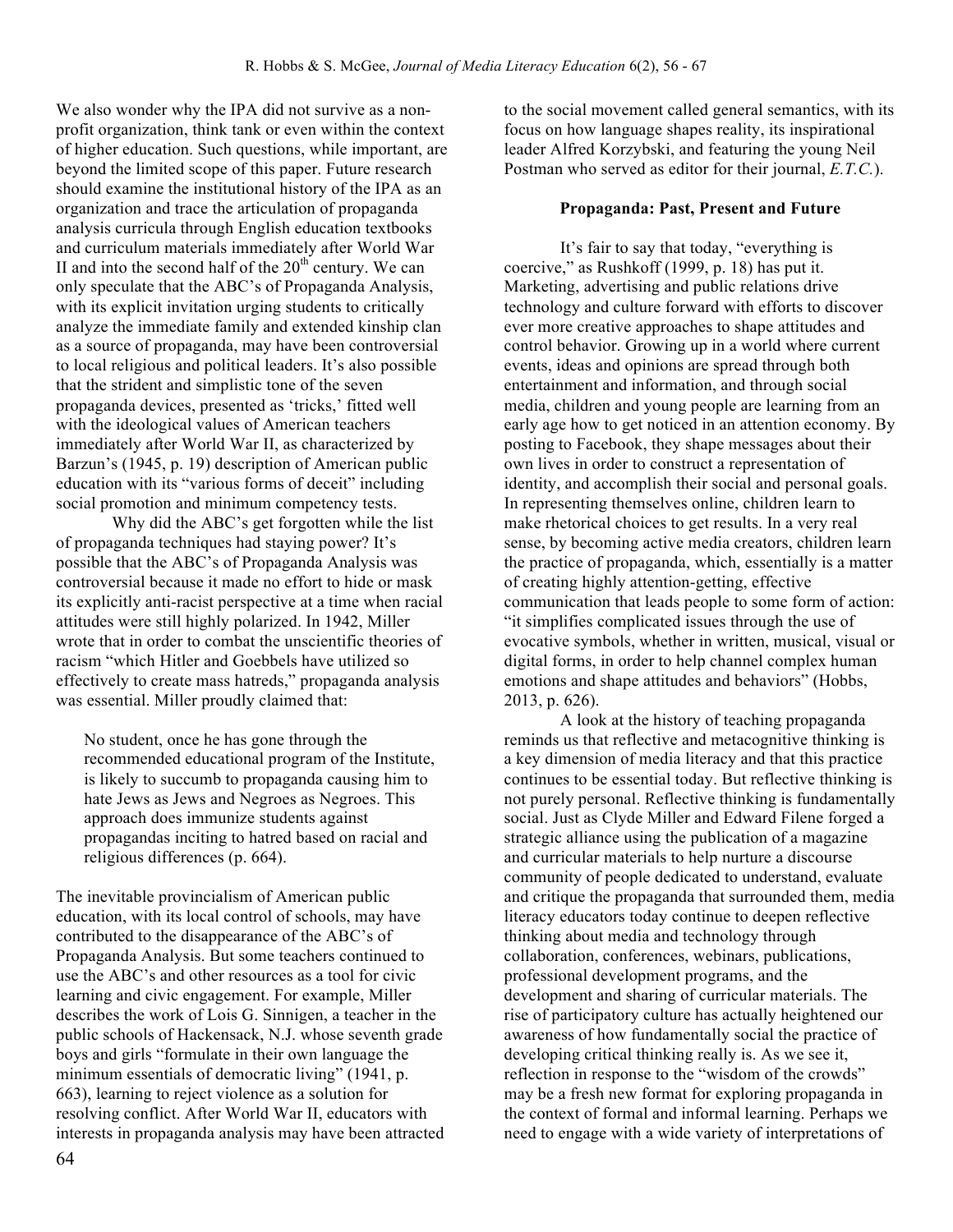messages – including our own and those of people who are different from us -- in order to recognize and resist propaganda. Crowdsourcing may help create increased informational clarity for consumers, as Hobbs (2013) notes that ambiguous, incomplete, blurry and biased information actually "inspires us to have conversations, share ideas, and listen to each other as a means to find truth" (p. 637). The complex interplay of entertainment, advocacy and information, which once was novel, now seems familiar, routine and 'natural' as we are enmeshed in a sign system that quickly becomes invisible to us.

Crowdsourcing can help reveal dimensions of the communicative context that help support critical analysis. In this paper, we have learned about history in order to reflect on propaganda education – past, present and future. In the future, we will begin to consider how these concepts may be recovered for the  $21<sup>st</sup>$  century. The creative work of media literacy is designed to refresh our vision and re-vision ourselves and our communities, inspired by the spirit of communication and democratic problem-solving that activates mutual respect, shared social discourse and critical inquiry.

#### **References**

- Barzun, J. (1945, 1981). *Teacher in America.* Indianapolis, IN: Liberty Press.
- Bernays, E. (1928). *Propaganda.* New York: Fort Washington, NY: Kennikat Press.
- Bernays, E. (1923). *Crystallizing public opinion.* New York: Boni and Liveright.
- Brinkley, A. (1984, November). Comparative biography as political history: Huey Long and Father Coughlin. *The History Teacher,* 18(1), 9-16.
- Cantril, Hadley (1938). Propaganda analysis. *The Clearing House* 27(3), 217 221.
- Clark, T. (2013, Dec 22). Jesse Williams, the dark lord of the Internet. *Atlantic Magazine*. Retrieved August 16, 2014 from http://www.theatlantic.com/magazine/archive/2014/01/the-dark-lord-of-the-internet/355726/2/
- Cruz, G. (2008, Oct. 30). A brief history of Orson Welles' War of the Worlds. TIME. Retrieved Jan. 14, 2014, from: http://content.time.com/time/arts/article/8599,1855120,00.html
- Cummings, H. (1939, March). Teaching propaganda analysis: Clayton High School methods rank high among those of 400 schools. *The Clearing House,* 13(7), 394-398.
- Cunningham, S. (2002). *The idea of propaganda: A reconstruction.* Westport, CT: Praeger.
- Davis, H. I. (1939, January). Propaganda enters the English classroom. *The English Journal,* (1), 26-31.
- Delwiche, Aaron. Propaganda Critic. Retrieved March 4, 2014 from http://www.propagandacritic.com/articles/index.html
- DeWitt, S. A. (1934). The newspapers: Instruments of propaganda or of education. *Junior-Senior High School Clearing House* 8(6), 368 -369.
- Driscoll, C.B. (1938, April 4). New York day by day. The Miami Daily News. Retrieved Feb. 23, 2014, from: http://news.google.com/newspapers?nid=2206&dat=19380404&id=ACguAAAAIBAJ&sjid=VtQFAAAAIBAJ&p g=4648,6066503
- Garber, W. (1942). Propaganda analysis To what ends? *American Journal of Sociology*, 48(2), 240-245.
- Glander, T. (2000). *Origins of mass communications research during the American Cold War: Educational effects and contemporary implications.* New York: Routledge.
- Gross, D. (2013, Dec. 18). 2013: The Web's year of the hoax. CNN. Retrieved Jan. 14, 2014, from: http://www.cnn.com/2013/12/03/tech/web/web-hoaxes-2013/
- Hobbs, R. (2013). The blurring of art, journalism and advocacy: Confronting  $21<sup>st</sup>$  century propaganda in a world of online journalism. *I/S: A Journal of Law and Policy for the Information Society* 8(3), 625 – 638.
- Hobbs, R. (2004). Media literacy, general semantics and K-12 education. ETC: A Review of General Semantics 61(1), 24-28.
- Jacobson, R. (2011, Sep. 9). Growing up in a 9/11 world. PBS Newshour. Retrieved Jan. 14, 2014, from: http://www.pbs.org/newshour/updates/social\_issues/july-dec11/youngpeople\_09-09.html
- Jewett, A. (1940, February). Detecting and analyzing propaganda. The English Journal (2), 105-115.
- Jimmy Kimmel Live. (2013, Sept. 9). Jimmy Kimmel reveals "Worst twerk fair EVER Girl catches fire" prank. Retrieved Jan. 19, 2014, from: http://www.youtube.com/watch?v=HSJMoH7tnvw&feature=youtu.be
- Lee, Alfred McClung & Elizabeth Briant Lee (1939). *The fine art of propaganda; A study of Father Coughlin's speeches. Institute for Propaganda Analysis.* Harcourt, Brace and Company, New York.
- Lombardi, K. (2013, Sep. 10). Jimmy Kimmel: "Works Twerk Fail Ever-Girl Catches Fire!" viral video was a hoax. CBS